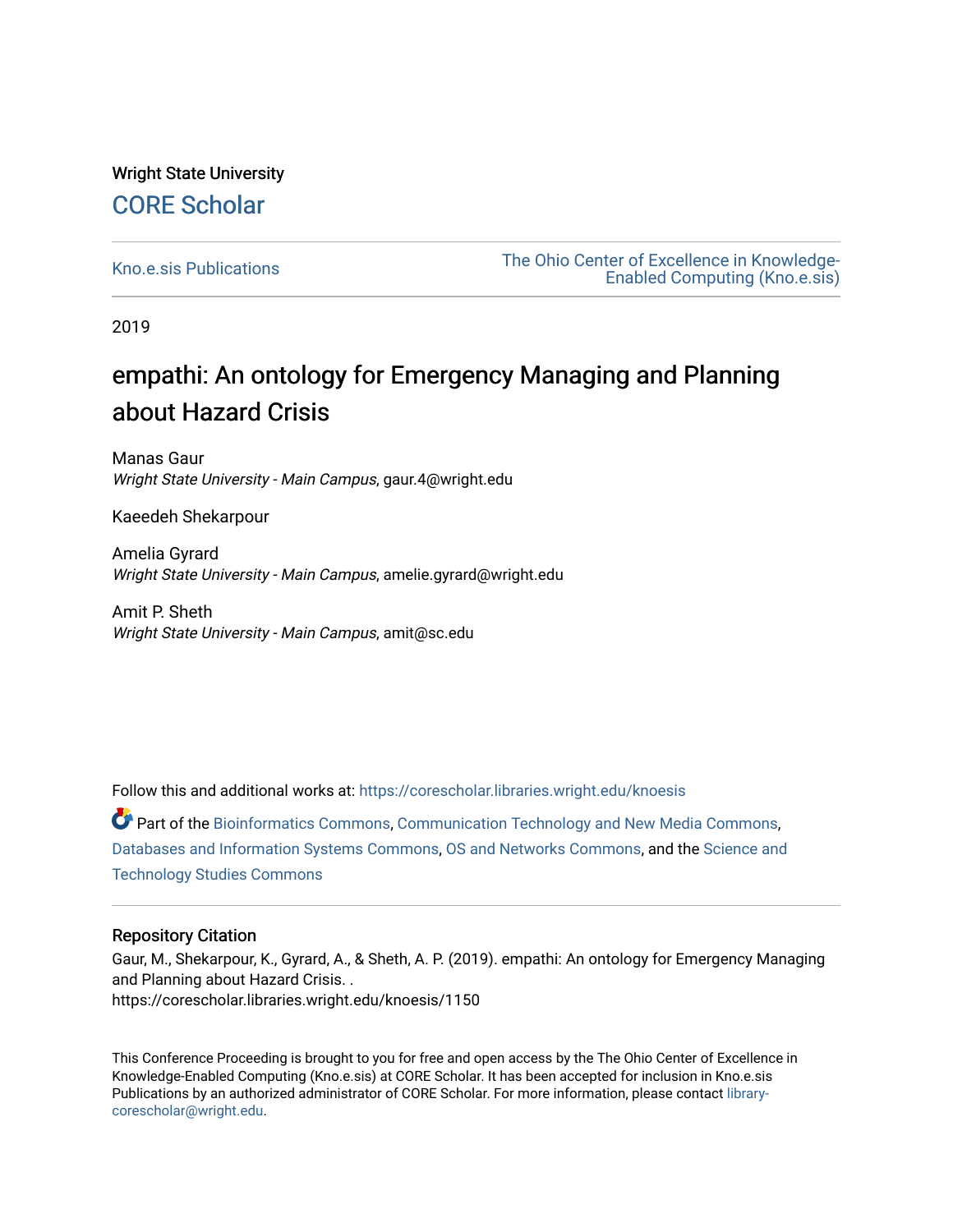# empathi: An ontology for Emergency Managing and Planning about Hazard Crisis

Manas Gaur† , Saeedeh Shekarpour<sup>∗</sup> , Amelie Gyrard† , Amit Sheth† <sup>∗</sup> University of Dayton, Dayton, Ohio, USA, sshekarpour1@udayton.edu † Kno.e.sis Center, Dayton, Ohio, USA, {manas, amelie, amit}@knoesis.org

*Abstract*—In the domain of emergency management during hazard crises, having sufficient situational awareness information is critical. It requires capturing and integrating information from sources such as satellite images, local sensors and social media content generated by local people. A bold obstacle to capturing, representing and integrating such heterogeneous and diverse information is lack of a proper ontology which properly conceptualizes this domain, aggregates and unifies datasets. Thus, in this paper, we introduce *empathi* ontology which conceptualizes the core concepts describing the domain of emergency managing and planning of hazard crises. Although *empathi* has a coarsegrained view, it considers the necessary concepts and relations being essential in this domain. This ontology is available at [https://w3id.org/empathi/.](https://w3id.org/empathi/)

*Index Terms*—Ontology, Vocabularies, Crisis Management, Hazard Domain, Emergency, Ontology Quality, Knowledge Reuse, Disaster Management.

### I. INTRODUCTION

We can not change the nature. However, we can promote our planning, preparation, and response strategies about crises happening in the three phases of hazards, i.e. (i) pre-hazard, (ii) in-hazard and (iii) post-hazard. Currently, a substantial body of situational information collected from sources such as satellite images, sensors, social media content generated by people who are involved in crisis reporting and response, etc. Indeed, harnessing and exploiting this *hazard-related Big Data* is an essential means towards situational awareness which helps to manage crises, threads and risks of hazards in each phase. Despite the availability of such data, still there is a significant deficiency in representing, annotating and more importantly integrating this heterogeneous hazardrelated big data. This deficiency can be relieved by providing an ontology which *conceptualizes* and *organizes* situational and environmental awareness data (events, activities) subjected to hazards of any kind. Our investigation in the state-of-the-art hazard-related conceptualization (i.e., taxonomy, vocabulary and ontology) revealed existing of a few works which mainly conceptualized either hazard domain or crisis management domain from a limited perspective or for a particular type. For example, Humanitarian eXchange Language (HXL) [\[1\]](#page-8-0) and EDXL-RESCUER Ontology [\[2\]](#page-8-1) are mainly concerned with help and rescue aspect of crisis management domain. However, the broader and more diverse nature of this domain requires a comprehensive and abstract modeling and representation. An abstract model of ontology is needed to adapt with evolving ontology standards and existing ontologies. To capture contextual details of a domain, comprehensiveness of the

ontology is required. Another deficiency is related to lack of incorporating relations into the conceptualization. It is needed to semantically relate concepts within the disaster domain to define the context of the problem. For example, *Affected Population*, *Organization*, and *Service* are three individual concepts of a disaster scenario, however, they need to linked to define the context. We define *needHelp* as the relevant relation linking these concepts. Thus, they indeed should be called vocabulary or taxonomy rather than ontology (e.g., Management of Crisis vocabulary (MOAC)). These shortages motivated us to introduce an ontology that takes into consideration the prior conceptualizations (taxonomies and vocabularies) while relying on a promoted representation. Also, it brings new concepts and relations which were ignored previously although playing an essential role in capturing situational awareness (e.g., surveillance information, human sensing report, humanitarian event: prayer, concepts synonyms and instances). This paper presents our contribution in providing an ontology for Emergency Managing and PlAnning abouT Hazard crIses (empathi). The ontology will be used in automatic recognition of disaster concepts mentioned in social media conversation thus facilitating real-time monitoring by enforcement agencies.

The rest of the paper is organized as follows: Section [II](#page-1-0) presents the relevant state-of-the-art hazard or crisis vocabularies and compare their main features. Section [III](#page-2-0) lists the external vocabularies which are integrated within empathi. Thereafter, Section [IV](#page-3-0) introduces empathi along with its major top concepts. Section [VII](#page-7-0) reviews the related work. We close with the conclusion and the future work.

### II. STATE-OF-THE-ART VOCABULARIES

<span id="page-1-0"></span>In this section, we present an overview of the state-of-the-art vocabularies concerned with hazard domain as well as crisis management domain. With this respect, Table [I](#page-3-1) represents a succinct comparative study of these vocabularies. The first column (i.e., Vocabulary) states the name of the state-of-theart vocabulary or ontology and *empathi* is included in the last row (based on recency). The second column (i.e., Domain Coverage) mentions the particular areas of the hazard-related domain or crisis management domain which it covers. The third column (i.e., URI) checks whether or not the URI of the vocabulary is dereferenceable. The fourth column (i.e., F for File) specifies the available format of the vocabulary (i.e., OWL, RDF, TTL). The fifth column (i.e., D for Documentation) shows whether the vocabulary has online documentation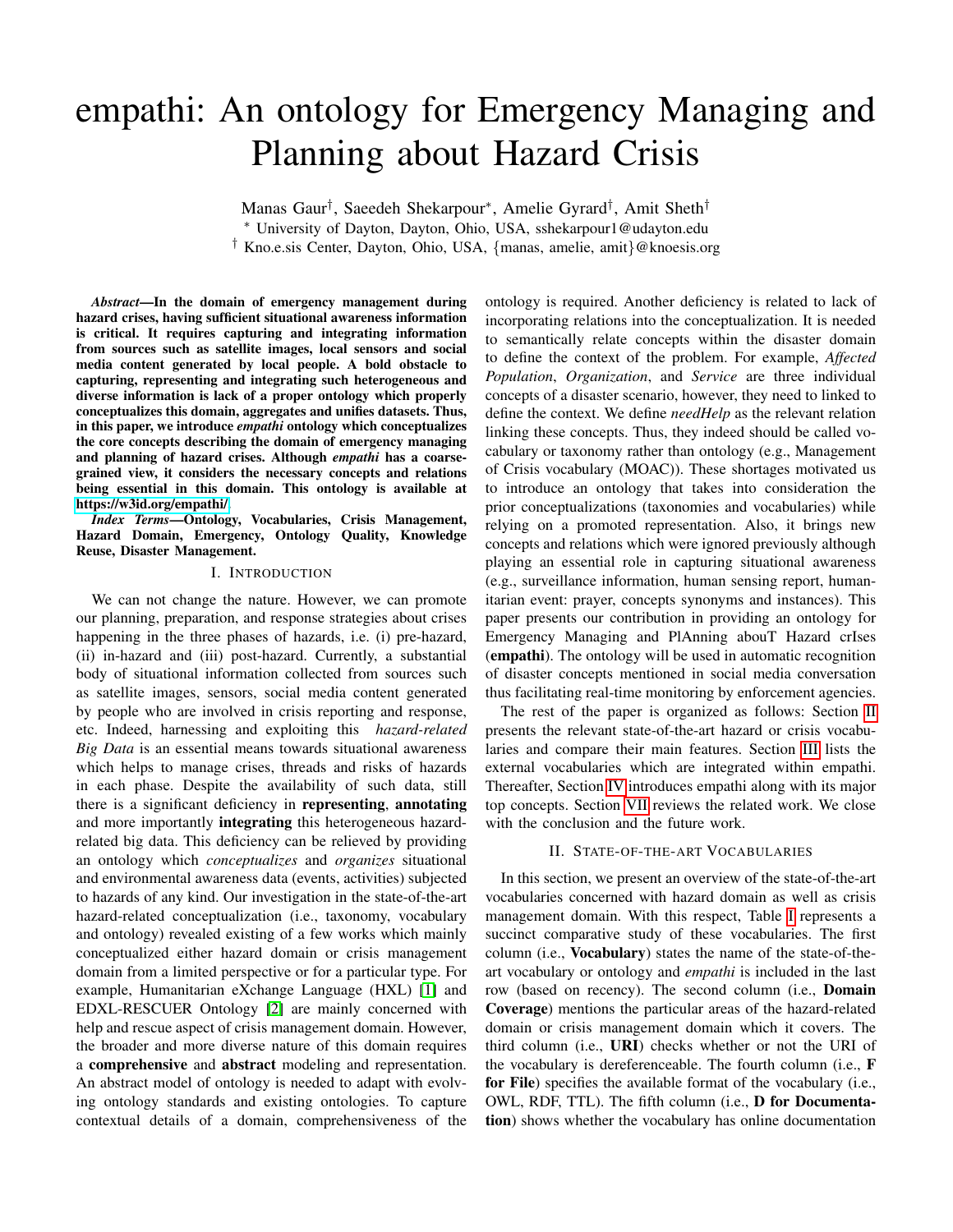<span id="page-2-15"></span>

Figure 1: Importing existing ontologies in *empathi*

or not. Then, we list the significant publications utilizing this vocabulary within the sixth column (i.e., MC for Major Citations). The seventh and eight columns represent the number of classes  $\#C$ ) and relations  $\#R$ ) specified within the vocabulary. The last column represents the external resources (i.e., IV for Imported Vocabularies) imported by their respective vocabulary in the first column. In the following, we shortly describe each vocabulary.

*a) HXL:* HXL stands for Humanitarian eXchange Language.  $HXL<sup>1</sup>$  $HXL<sup>1</sup>$  $HXL<sup>1</sup>$  is a standard aiming at information sharing during humanitarian calamity by overcoming the burden of interoperability. HXL ontology has a total of 50 classes and 66 relations. Main concepts contained in HXL are Place, Survey and assessment, Operation, Cash and Finance, Crisis. Furthermore, HXL provides links to UN OCHA vocabularies such as Global Coordination Groups<sup>[2](#page-2-2)</sup>, Disaster Types<sup>[3](#page-2-3)</sup>, Organization Types<sup>[4](#page-2-4)</sup>, Vulnerable groups and Humani-tarian themes<sup>[5](#page-2-5)</sup>. Furthermore, HXL provides a hashtag schema containing related social media tags such as #channel, #crisis, #impact, #event, etc. [\[1\]](#page-8-0).

b) *MOAC*: MOAC<sup> $6$ </sup> which is concerned with management of crisis is a vocabulary [\[40\]](#page-8-2) providing concepts mainly related to crisis management. It was created by the Inter-Agency Standing Committee (IASC)<sup>[7](#page-2-7)</sup>, Emergency Shelter Cluster in Haiti<sup>[8](#page-2-8)</sup>, UN-OCHA 3W Who What Where Contact Database<sup>[9](#page-2-9)</sup> and Ushahidi Platform<sup>[10](#page-2-10)</sup>.

*c) DoRES:* DoRES stands for DOcument-Report-Event-Situation Ontology. DoRES $^{11}$  $^{11}$  $^{11}$  is an ontology sharing information between individuals and organizations using situational

<span id="page-2-1"></span><sup>1</sup><https://github.com/hxl-team/HXL-Vocab/blob/master/Tools/hxl.ttl>

- <span id="page-2-3"></span><sup>3</sup><https://reliefweb.int/taxonomy-descriptions#disastertype>
- <span id="page-2-4"></span><sup>4</sup><https://goo.gl/Uzy9UA>
- <span id="page-2-5"></span><sup>5</sup><http://vocabulary.unocha.org>
- <span id="page-2-6"></span><sup>6</sup><http://observedchange.com/moac/ns>
- <span id="page-2-7"></span><sup>7</sup><https://goo.gl/ESn99F>
- <span id="page-2-8"></span><sup>8</sup><https://goo.gl/nDoa9F>
- <span id="page-2-9"></span><sup>9</sup><https://goo.gl/jQLnYh>
- <span id="page-2-10"></span><sup>10</sup><https://goo.gl/XPSnyG>
- <span id="page-2-11"></span><sup>11</sup><https://goo.gl/Sw4XGt>

reports for describing the situation [\[12\]](#page-8-3). It helps humanitarian organizations to structure their plans.

Management. An ontology-based on EDXL developed for stands for Emergency Data Exchange Language Reliable and Smart Crowdsourcing Solution for Emergency and Crisis *d) EDXL-RESCUER Ontology:* EDXL-RESCUER[12](#page-2-12) coordinating and interchanging information with the legacy system [\[32\]](#page-8-4), [\[2\]](#page-8-1).

with definitions created after subjective research. It serves as a protocol for information sharing, analysis, evaluation and *e*) *Emergency Fire (EF):* It is an ontology explicitly designed for fires in the building. It comprises of 131 terms along comprehension by an organization in the situation of disaster caused by fire [\[41\]](#page-8-5).

MA-Ont *f) Social Media Emergency Management (SMEM):* During an unprecedented onset of a natural hazard, social media overflows with textual content about situational information, prayers, weather information, the impact of crisis and events. Of all the available information on the social media, which portion is contextually relevant and action-oriented to personnel in charge of a relief-giver organization. SMEM ontology provides concepts in a hierarchical structure which transforms high-volume of messy content to low-volume of action-oriented information [\[42\]](#page-8-6).

*g) Disaster Ontology:* It is one of the ontologies listed in Finnish Ontology Library Service ONKI<sup>[13](#page-2-13)</sup>. Disaster Ontology  $(DO)^{14}$  $(DO)^{14}$  $(DO)^{14}$  is comprised of 97 concepts (classes) concerning man-made and natural hazard. This ontology is useful for managing disaster situations but disregards concepts related to social media (e.g., news reports, modality of data, surveillance, prayer and monitoring the status of the services provided by organizations).

<span id="page-2-0"></span>III. INTEGRATION OF EXTERNAL VOCABULARIES

In this section, we list the external vocabularies which partially integrated into empathi. Not all of them are necessarily related to the domain of hazard or crisis management (we reuse generic concepts from well-known vocabularies, e.g., FOAF). Figure [1](#page-2-15) concisely represents an integration aims at reusing the existing vocabularies following ontology design methodologies (Methontology [\[33\]](#page-8-7) and NeOn [\[43\]](#page-8-8)) or interlinking *empathi* to other vocabularies which enhance its visibility.

- Federal Emergency Management Agency (FEMA)<sup>[15](#page-2-16)</sup> provides a glossary of terms related to disaster preparation and management [\[37\]](#page-8-9).
- Emergency Disasters Database  $(EM-DAT)^{16}$  $(EM-DAT)^{16}$  $(EM-DAT)^{16}$  provides a precise definition of concepts and furthermore a categorization of disturbance-related events [\[19\]](#page-8-10).
- $MA-Ont<sup>17</sup>$  $MA-Ont<sup>17</sup>$  $MA-Ont<sup>17</sup>$  supports detailed properties describing media files and appropriate metadata mapping [\[20\]](#page-8-11).

<span id="page-2-13"></span><sup>13</sup><https://onki.fi/en/>

- <span id="page-2-16"></span><sup>15</sup><https://goo.gl/QtKzev>
- <span id="page-2-17"></span><sup>16</sup>[http://www.emdat.be/Glossary.Itisadatabase](http://www.emdat.be/Glossary. It is a database)
- <span id="page-2-18"></span><sup>17</sup>https://www.w3.org/ns/ma-ont

<span id="page-2-2"></span><sup>2</sup><https://goo.gl/CD6vHY>

<span id="page-2-12"></span><sup>12</sup><http://www.rescuer-project.org>

<span id="page-2-14"></span><sup>14</sup><http://onki.fi/en/browser/overview/disaster>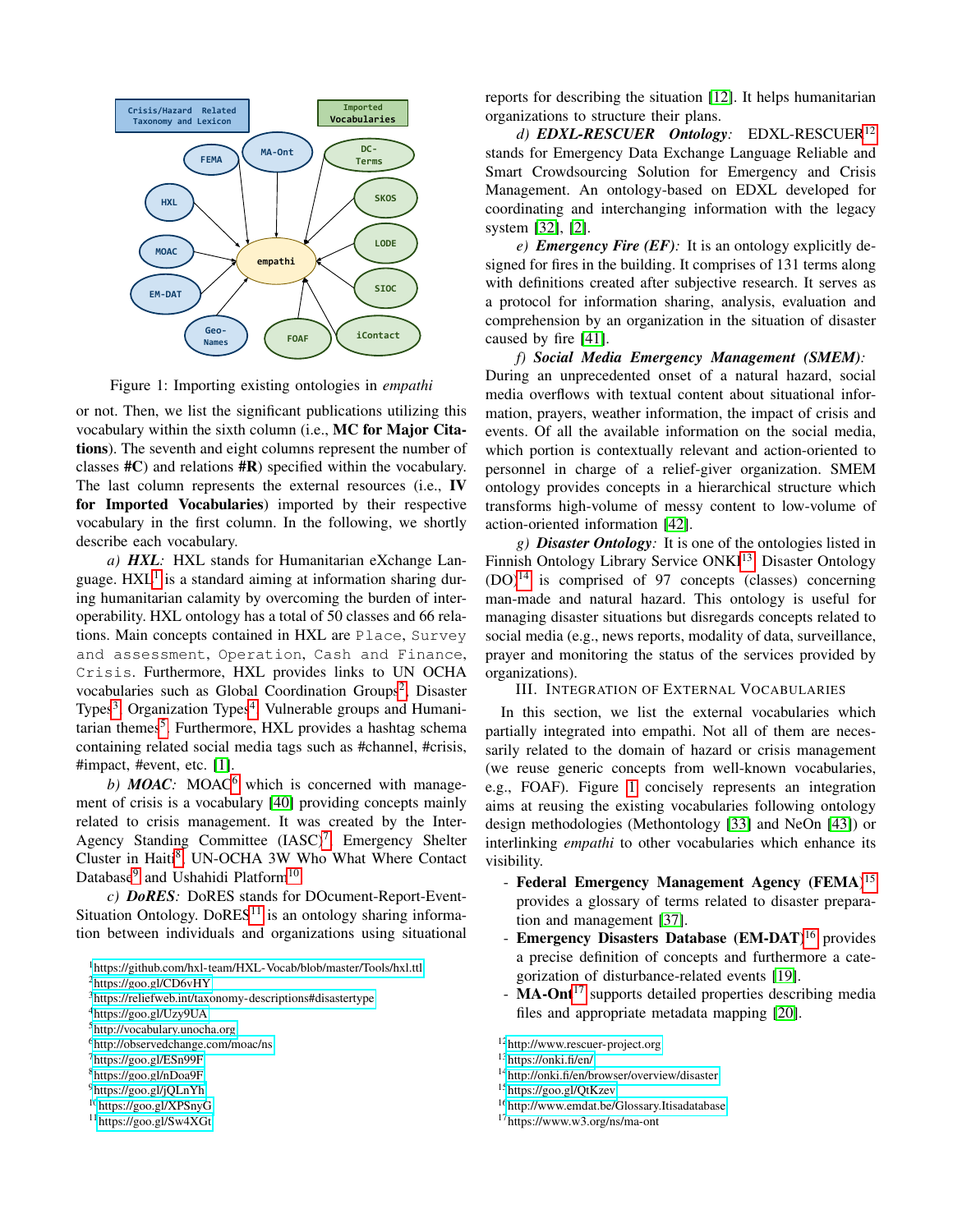<span id="page-3-1"></span>

| <b>Vocabulary</b> | <b>Domain Coverage</b>              | U | F          | D | МC                                         | #C                       | #R  | IV                                                 |
|-------------------|-------------------------------------|---|------------|---|--------------------------------------------|--------------------------|-----|----------------------------------------------------|
| <b>HXL</b>        | Disaster, Geography, Damage,        | ✓ | <b>TTL</b> |   | [3], [1], [4]                              | 50                       | 66  | $[5]$ , $[6]$ , $[7]$                              |
|                   | Organization, Humanitarian Response |   |            |   | $[8]$ , $[9]$ , $[10]$ , $[11]$ , $[12]$   |                          |     |                                                    |
|                   | Impact of Crisis, Recovery          | x | RDF        |   | $[3]$ , $[13]$ , $[6]$                     | 70                       | 30  | $[14], [15], \overline{161}$                       |
| <b>MOAC</b>       | and Response Activities,            |   |            |   | $[9]$ , $[17]$ , $[18]$                    |                          |     |                                                    |
|                   | Geo-locations                       |   |            |   |                                            |                          |     |                                                    |
|                   | Social Media and Emergency          | x | х          |   |                                            |                          |     | [19], [20], [21], [22], [6], [7]                   |
| <b>SMEM</b>       | Management                          |   |            |   |                                            |                          |     | $[23]$ , $[24]$ , $[1]$ , $[25]$ , $[26]$ , $[27]$ |
| DO.               | Temporal and Spatial                | ✓ | Web-       | x |                                            | 97                       |     |                                                    |
|                   | Concepts, Impact,                   |   | App        |   |                                            |                          |     |                                                    |
|                   | Rehabilitation and Facilities       |   |            |   |                                            |                          |     |                                                    |
|                   | <b>Facilities</b>                   |   |            |   |                                            |                          |     |                                                    |
| <b>ERO</b>        | <b>Report Specification</b>         | х | x          |   | $[28]$ , $[29]$ , $[30]$ , $[31]$ , $[32]$ | $\overline{\phantom{a}}$ | ٠   | $[33]$ , $[34]$ , $[35]$                           |
| <b>DoRES</b>      | Events and Reports                  |   | <b>RDF</b> |   |                                            | 96                       | 261 | $[6]$ , $[7]$                                      |
|                   | Specification                       |   |            |   |                                            |                          |     | $[23]$ , $[36]$                                    |
| EF                | Fire Disaster Specification,        | x | x          |   |                                            | 37                       | 90  |                                                    |
|                   | Protocol Design and Planning        |   |            |   |                                            |                          |     |                                                    |
| empathi           | Hazard Situational Awareness,       | ✓ | OWL        |   |                                            | 423                      | 338 | $[37]$ , [19], [20], [7], [6]                      |
|                   | Crisis Management, Hazard Events    |   |            |   |                                            |                          |     | $[36]$ , $[21]$ , $[23]$ , $[38]$ , $[39]$         |

- Table I: Comparison of the state-of-the-art Hazard-related Vocabularies, Taxonomy, and Ontologies. U, F, D respectively stand for referenceability of URI, availability of File and Documentation. Furthermore, MC, C, R and IV respectively stand for Major Citations, number of classes, number of relations, and imported vocabularies. ERO: EDXL-RESCUER Ontology, DO: Disaster Ontology, EF: Emergency Fire.
	- **iContact**<sup>[18](#page-3-2)</sup> provides conceptual classes for defining international addresses. It is relevant for using GeoNames [\[36\]](#page-8-40), [\[21\]](#page-8-27) an ontology for describing places.
	- Friend Of A Friend  $(FOAF)^{19}$  $(FOAF)^{19}$  $(FOAF)^{19}$  was created for describing people, relations, and associated events. Coupled with SIOC [\[23\]](#page-8-29) and disaster domain model [\[39\]](#page-8-42), [\[38\]](#page-8-41), it can describe social media communities formed during the disaster scenarios [\[6\]](#page-8-15).
	- $\text{GeoNames}^{20}$  $\text{GeoNames}^{20}$  $\text{GeoNames}^{20}$  is a part of GeoNames Database providing information about 11 million places (toponyms) covering all the countries. Integration of GeoNames ontology to our ontology adds geospatial semantic information which is critical for actionable hazard response. The ontology contains 150 classes and two relations forming 758 axioms on location dereferencing. Mapping syntax provided by this ontology is compatible with schema.org, DBpedia ontology, LinkedGeoData ontology and INSEE ontology [\[36\]](#page-8-40).
	- Linked Open Descriptions of Events  $(LODE)^{21}$  $(LODE)^{21}$  $(LODE)^{21}$  defines event as an action which takes place at a certain time and has a specific location. It can be a historical action as well as a scheduled action. Thus, it provides the generic concept of Event along with locational (i.e., atPlace), temporal (i.e., atTime) aspects and people who play a role (i.e., involvedAgent).
	- Simple Knowledge Organization System  $(SKOS)^{22}$  $(SKOS)^{22}$  $(SKOS)^{22}$ . We utilized this data model to describe the concepts of our domain. It provides a better organization of domain knowledge (i.e., Hazard Crisis) [\[7\]](#page-8-16).
	- Semantically-Interlinked Online Communities  $(SIOC)^{23}$  $(SIOC)^{23}$  $(SIOC)^{23}$  is a W3C ontological standard to describe information from online communities. It can support a

volunteer or caregiver with actionable information in the realm of social media [\[23\]](#page-8-29).

### IV. CORE CONCEPTS OF EMPATHI

<span id="page-3-8"></span><span id="page-3-0"></span>

Figure 2: Partial representation of the concept Affected Population in *empathi*

As Table [I](#page-3-1) shows, *empathi* contains 423 classes and 338 relations. In Figure [2,](#page-3-8) concepts linked to "Affected Population" via solid lines, forms structural concepts ("is-a"/ "subclass"), while the concepts linked via colored dotted line are semantically related concepts to "Affected Population". Furthermore, in Figure [2,](#page-3-8) the concept "iContactThing" is taken from the vocabulary *iContact* shown in Figure [2.](#page-3-8) In the following, we present only the super-classes which imply the generic coverage.

- Age Group: classifies people based on their age similarity by providing the following sub-classes (i) Adolescent, (ii) Adult, (iii) Child and (iv) Infant.
- Event: defines events along with spatial and temporal constraints happening in any phase of hazard. This concept embodies the following sub-classes (i) Climate Change (ii) Criminal Activity (iii) Emergency Exercises

<span id="page-3-2"></span><sup>18</sup> <http://ontology.eil.utoronto.ca/icontact.html>

<span id="page-3-3"></span><sup>19</sup><http://xmlns.com/foaf/spec/>

<span id="page-3-4"></span><sup>20</sup><http://www.geonames.org/ontology/documentation.html>

<span id="page-3-5"></span><sup>21</sup><http://linkedevents.org/ontology/>

<span id="page-3-6"></span><sup>22</sup><https://www.w3.org/2004/02/skos/>

<span id="page-3-7"></span><sup>23</sup><http://rdfs.org/sioc/spec/>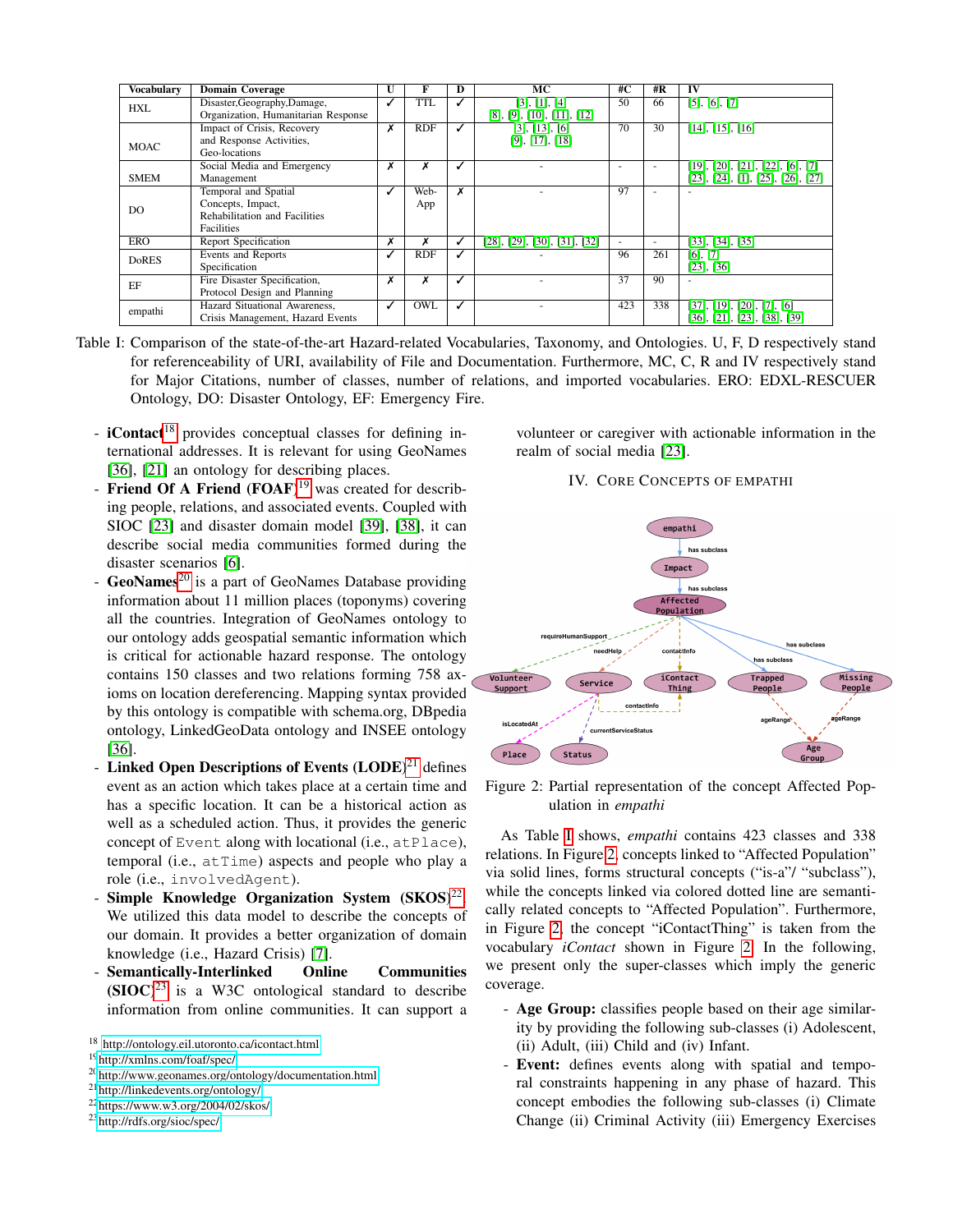<span id="page-4-0"></span>

| <b>Hazard Type</b> | <b>Tweet</b>                                                                              | <b>Hazard Concept</b>        |
|--------------------|-------------------------------------------------------------------------------------------|------------------------------|
|                    | 1. 188 killed, Airport closed they say that the runway came peeling off. it may take      | Impact (AP, ID)              |
| Flood              | time to resume.                                                                           |                              |
|                    | 2. @? Hope people get adequate relief and no one is left out. Nation stands with          | Event (HP)                   |
|                    | Chennai.                                                                                  |                              |
|                    | 3. @? in who can offer places to stay, pls fill the form for volunteers collating info    | Event (VS)                   |
|                    | #chennairains                                                                             |                              |
|                    | 4. @? Chennai has been declared disaster zone. Army has been deployed. Army               | Service (H)                  |
|                    | Helpline - +XXX XXX XXXX #ChennaiRains                                                    |                              |
|                    | 5. Surveillance video captures several people looting a Houston store #Harvey in          | Event $(CA)$                 |
|                    | the wake of Hurricane                                                                     |                              |
|                    | 6. The aftermath. 10,000 people now homeless because of Hurricane Irma.                   | Impact (AP), Event(CC)       |
| Hurricane          | #WednesdayWisdom #climatechange                                                           |                              |
|                    | 7. #HurricaneIrmaRecovery Drive for #Homestead & #FloridaKeys today! Drop off             | Service (S)                  |
|                    | supplies at @? #DJLMS #dontgivebackjustgive.                                              |                              |
|                    | 8. At least 56 of Florida's 639 nursing homes still have *no* electricity this morning,   | Impact $(ID)$                |
|                    | five days after #HurricaneIrma                                                            |                              |
|                    | 9. @? "2-3 days, it could take before airlines begin to clear the backlog? @? at on       | Impact (ID)                  |
|                    | #blizzard2016.                                                                            |                              |
|                    | 10. @?: I-75 in Kentucky closed due to large number of accidents, state patrol says       | Impact (AP,ID)               |
| <b>Blizzard</b>    | #blizzard2016                                                                             |                              |
|                    | 11. @?: The baton is passed. Buoy 50 miles south of Wilmington #Jonas #blizzard2016       | Place $(L)$                  |
|                    | 12. @?: Blizzard with "life and death implications" hits Washington, Mid-Atlantic         | Place $(L)$ , Impact $(AP)$  |
|                    | #blizzard2016                                                                             |                              |
|                    | 13. @?: Be sure to follow @BGSLandslides for lots of up to date information on            | Report (ER)                  |
|                    | landslides across the UK #StormFrank                                                      |                              |
|                    | 14. #StormFrank landslide at Glasscarraig Norman Motte & Bailey in Co Wexford — @?        | Place $(L)$                  |
| Landslide          | #archaeology #floods                                                                      |                              |
|                    | 15. SRI LANKA: At least 73 dead after week of flooding, landslides; 243,000 in temp       | Service (SH), Impact (AP)    |
|                    | shelters — TorStar #ExtremeWeather                                                        |                              |
|                    | 16. $@?$ : #EcuadorEarthquake - landslides closing down roads & making it challenging for | Impact (ID), Hazard Type (*) |
|                    | help to reach hardest hit towns                                                           |                              |

Table II: Sample of hazard-related tweets from different hazard types. AP: Affected Population, ID: Infrastructure Damage, HP: Human Prayer, VS: Volunteer Support, H: Helpline, CA: Criminal Activity, S: Supply, L: Location, ER: Expert Report, SH: Shelter, Hazard Type (\*): One hazard (Earthquake) causing another hazard (Landslide).

(iv) Evacuation Plan (v) Humanitarian Event (vi) Recovery Plan (vii) Rescue Operation (viii) State Mitigation Plan (ix) Volunteer Support and (x) Early Warning.

- Facility: defines an amenity made accessible for a specific purpose. It attributes to following sub-classes (i) Communication (ii) Electricity (iii) Gas Facility (iv) Water Facility and (v) Education Resource.
- Hazard Type: lists different types of hazards that can affect human community. It is an entity type that embodies sub-classes (i) Airburst (ii) Coastal erosion (iii) Drought (iv) Earthquake (v) Explosion (vi) Fire (vii) Flood (viii) Hurricane (ix) Landslide (x) Sandstorm (xi) Storm (xii) Tornado (xiii) Toxic Radioactivity (xiv) Tsunami (xv) Volcano and (xvi) Winterstorm.
- Hazard Phase: categorizes different activities carried out by various organizations before, during and after a catastrophic event into three sub-classes (i) During Hazard (ii) Pre-Hazard and (iii) Post-Hazard.
- Impact: affects someone or something in an unprecedented manner. This concept embodies sub-classes (i) Affected Population (ii) Animal Loss (iii) Health Issues (iv) Food Shortage (v) Financial Crisis (vi) Contamination (vii) Infrastructure Damage (viii) Severity.
- Involved Actors: associates People or Organisation with any catastrophic event. Sub-classes of this concept are (i) Organisation (ii) People.
- Modality of Data: conveys or represents Information (raw, structured or semi-structured) using a sequence of text, audio, video or photos. Sub-classes included by this

concept are (i) Audio (ii) Photo (iii) Text and (iv) Video.

- Place: defines a physical surrounding by longitude, latitude, and area, providing a relative position of the someone or something during a hazard situation. One sub-class of the Place is Location, described by longitude, latitude, and the area of the affected place.
- Report: documents evidence of the destruction caused by the natural disaster. All the activities carried out by various governmental and non-governmental organizations (NGOs) are stated in the report. The report is a way to keep people vigilant. Sub-classes encompassed under the concept: Report is (i) Expert Report (ii) Human Sensing Report and (iii) Media Report.
- Service: is an act of providing support to someone in a situation of distressing incidents. Core sub-classes of this concept are (i) Financial Care (ii) Healthcare Service (iii) Helpline (iv) Human Remains Management (v) Resource and Information Centre (vi) Supply (vii) Transportation and (viii) Prayer Location.
- Status: defines the state of services that are planned during the pre/in/post hazard phases. Associated subclasses are (i) Available (ii) Offered (iii) Requested and (iv) Unavailable.
- Surveillance Information: A systematic, ongoing collection, collation, and analysis of data and the timely dissemination of information to those who need to know so that action can be taken. The surveillance concept in the setting of natural disasters can help to identify the resulting health-related needs which in turn, will lead to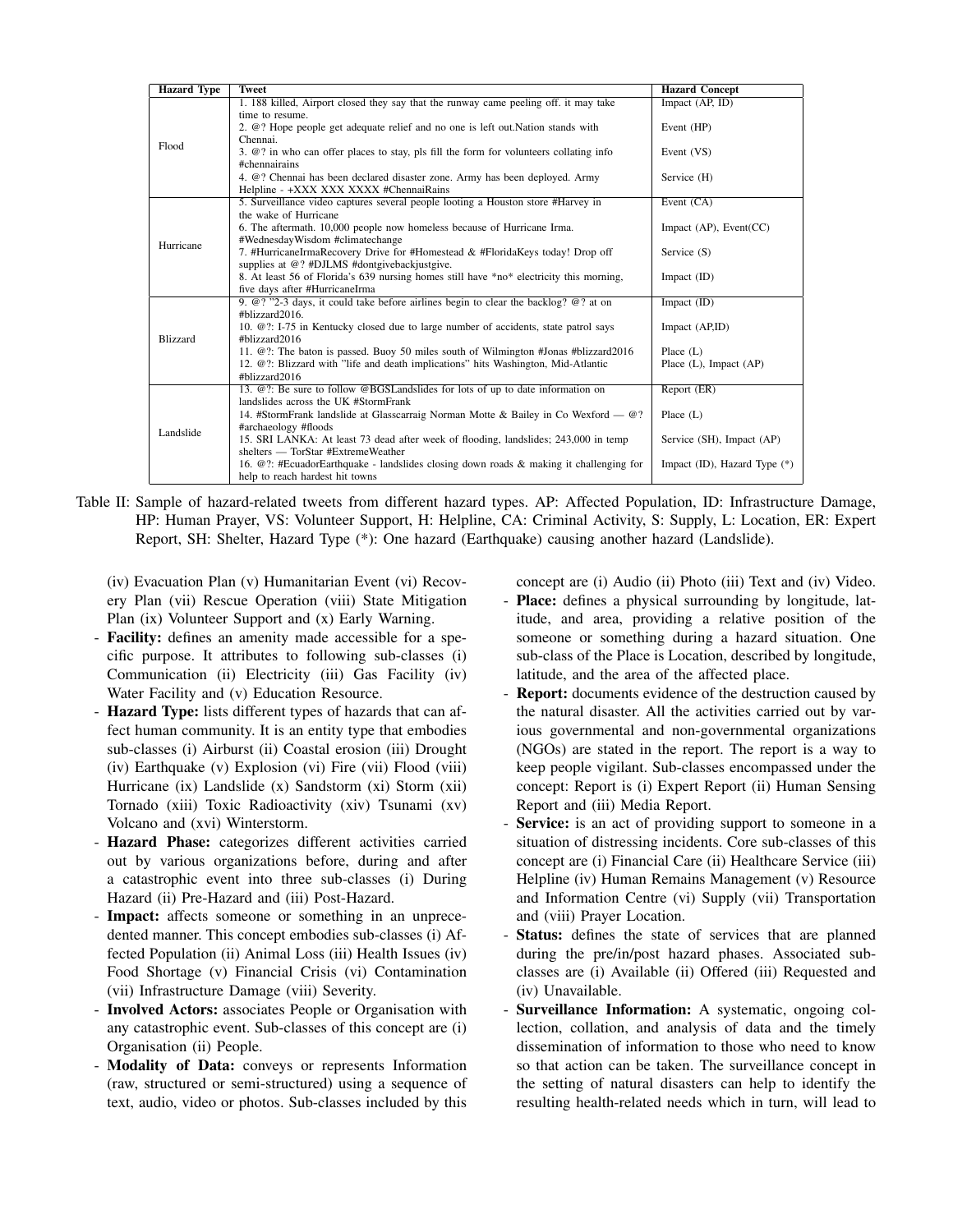<span id="page-5-0"></span>

Figure 3: Mapping tweet and its words to *empathi* concepts.

<span id="page-5-4"></span>to affected populations. the more rational and effective deployment of resources

### V. CASE STUDY

this tweet is related to the flood occurred in Chennai and reports two associated impacts (Airport Closed, 188 Killed). A substantial impact of *empathi* ontology is empowering hazard). Figure [3](#page-5-0) shows mapping of segments within a given us to semantically annotate text (e.g., tweets posted during tweet to *empathi* concepts. Thus, from an abstract level, With this respect, in a first experiment, we compiled 53 million tweets from the 30 significant hazards happened in the past<sup>[24](#page-5-1)</sup>. Such as Hurricane Sandy in 2012 and Irma in 2017, Oklahoma Wildfires in 2017, Chennai Flood in 2005, Alaska Earthquake in 2018, Florida Rains in 2000 and 2016, Houston Floods in 2017, New-Zealand Earthquake in 2016, Typhoon Haima in 2016, Winter Storm Kayla in 2016, and many more. After that, we identified the tweets related to the six central concepts of *empathi* i.e., (i) impact, (ii) modality of data, (iii) hazard type, (iv) place, (v) transportation, (vi) surveillance, and (Vii) facility. Table [III](#page-5-2) shows the statistics of identified tweets related to each of the chosen concepts and sub-concepts. The mapping was performed training a word embedding model<sup>[25](#page-5-3)</sup> over 53 million tweets and utilize it in generating vectors of ontology classes and tweets. In the mapping process, first, we generate embedding of n-grams of a tweet and aggregate using averaging operation to create a representation of a tweet. To determine the relevant ontology classes to the tweet, we calculate cosine similarity scores. After finding the relevant ontology classes to the tweet using a threshold of 70% similarity, we perform similar process to find similarity between n-grams of the tweet and the sub-concepts within an ontology class. Moreover, considering the dynamic nature of disaster domain, we assume our approach to be a feasible component of ontology evolution and population process. Table [II](#page-4-0) represents samples of these tweets (i.e., column two) along with the mapped *empathi* concepts (i.e., column three) from various hazard type (i.e., column one).

<span id="page-5-2"></span>

| Concepts of empathi                             | #Tweets   |
|-------------------------------------------------|-----------|
| Hazard Type                                     | 3,034,257 |
| Impact                                          | 618,446   |
| Modality of Data                                | 509,645   |
| Facility                                        | 258,117   |
| Place                                           | 16,397    |
| Transportation                                  | 6.694     |
| Surveillance                                    | 1,588     |
| Water Facility (Sub-Concept of Facility)        | 218,968   |
| Gas Facility (Sub-Concept of Facility)          | 33,047    |
| Involved Organization (Sub-Concept of Involved) | 4.249     |
| Severity (Sub-Concept of Impact)                | 1.344     |

Table III: Mapping concepts of *empathi* to tweets of hazards.

Extensive coverage by *empathi* provides the capability of extracting structured information from unstructured and sparse content (e.g., Twitter) [\[44\]](#page-8-43). For identifying relevant information from unstructured social media text and to classify tweets as relevant or irrelevant to crisis, it is essential to map the words to ontology classes. For instance in Figure 2, the tweet: *Chennai Floods: 188 killed, Airport closed they say that the runway came peeling off. it may take time to resume* is identified as a post-hazard tweet. *Chennai* links to concept *Place*, *Floods* links to concept *Hazard type*, *188 killed* links to concept *Affected population*, and *Airport closed* links to concept *Infrastructure Damage*. Moreover, such a procedure is termed as semantic annotation using expanded concepts (a.k.a. hypernyms). It can improve understanding of social media messages which pose challenges like ill-formed sentences, ambiguous word senses, poor syntactic structure, and implicit referencing. Semantic features formed using *empathi* can enhance supervised and unsupervised learning in crisis domain [\[45\]](#page-8-44).

### VI. EVALUATING QUALITY OF *empathi*

To build up a quality ontology, we followed the principles of ontology methodologies such as NeON [\[43\]](#page-8-8) and Methontology [\[33\]](#page-8-7) which encourage the reuse of existing ontologies. However, to quantitatively measure the quality of *empathi*, we designed a user evaluation survey. This survey contained 17 questions concerning with hierarchical, relational and lexical aspects of *empathi* inspired by [\[46\]](#page-8-45). Precisely, the participants (e.g., researchers, PhD students) in the survey evaluated the following criteria: (1) the correctness of structure (hierarchy) (2) the correctness of relations between concepts, and (3) lexical evaluation, i.e., quality of annotations associated with both concepts and relations. In the following, we elaborate on these criteria.

*a) Structural evaluation:* In this evaluation, the hierarchical structure is assessed concerning the correctness of "is-a" relationship as of whether the given concept A is-a particular type of the given concept B. For instance, "Animal Loss" is-a subclass of "Impact" in *empathi*. Such evaluation is necessary to confirm the utility of ontology for classification task [\[47\]](#page-8-46). We presented parts of hierarchy in the survey, and asked the participants, how far this hierarchy makes sense to them. They have to rate in the range 1 (fully disagree) - 5 (fully agree).

*b) Semantic relational evaluation:* Ontology is evaluated for holding semantically correct relations between con-

<span id="page-5-1"></span><sup>24</sup><http://twitris.knoesis.org/>

<span id="page-5-3"></span><sup>25</sup><https://radimrehurek.com/gensim/models/word2vec.html>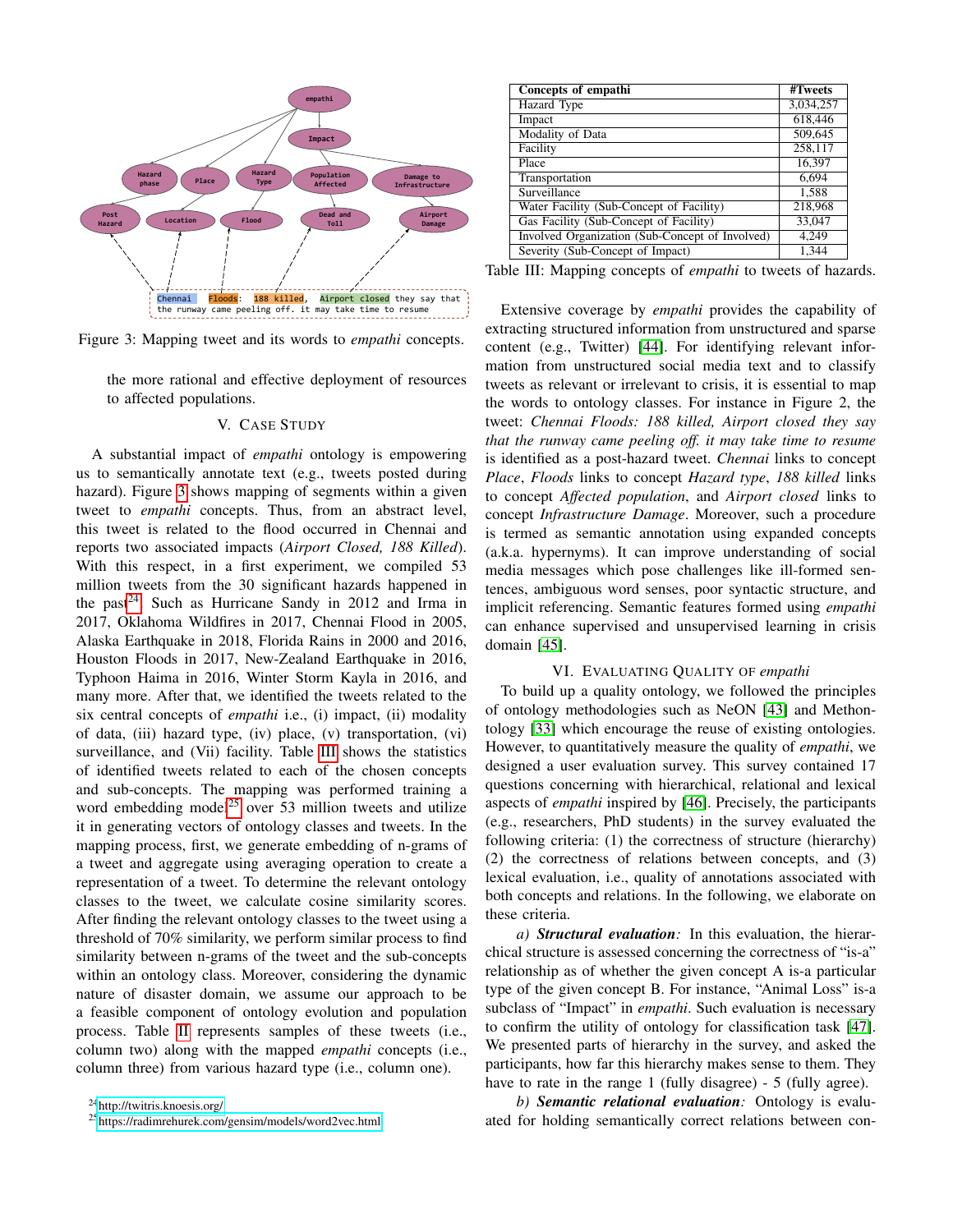<span id="page-6-0"></span>

Figure 4: Agreement of 13 evaluators having some understanding of the domain. (a). 7 Questions that evaluate Structure of *empathi*, (b). 7 Questions that evaluate Semantic Relations of *empathi*, and (c). 3 Questions that evaluate Lexical characteristic of *empathi* for 4 concepts: Animal Loss, Health Issues, Food Shortage, Human Prayer. Agreement percentage is calculated as the percentage of evaluators responded "agree" or "yes" in the ontology evaluation form.

cepts. For instance, there is a relation between the concept "Affected Population" and the concept "Service" referring "need for help". Thus, Affected Population is the domain and Service is the range. Concerning w.r.t. the prior survey [\[47\]](#page-8-46), having quality relations, higher capability for summarization, subgraph extraction, and contextualization tasks. We represented a number of relations of *empathi* to the participants and asked them whether or not they confirm having such a relation or not.

*c) Lexical evaluation:* This part examines *expressiveness*, *completeness*, and *clarity* of annotations of a given

ontology. Expressiveness states the efficacy of the ontology to identify relevant information using natural language processing techniques. Completeness [\[48\]](#page-8-47) evaluates whether an illustration of a concept using definition and labels adequately define various scenarios in crisis domain. For instance, w.r.t. the given concept "Human Prayer" the definition "prayer is a message to God from victim's relatives and family for protecting their lives and health" is provided along with the labels "send prayers", "heart prayers", "heart praying", "join praying", "love prayers", "prayers affected", "temple", "church", "prayers city", "prayers families", "prayers involved", etc. Clarity evaluates whether or not the concept name in the ontology is meaningful and easily understandable to human and machine.

*d) Results:* Our survey had 13 participants who understand the *crisis* domain and have published articles in relevant conferences (e.g. ISCRAM). The results recorded through survey have been illustrated in Figure [4.](#page-6-0)

The structural evaluation section comprised of seven questions expressed as follows; (SQ1) Concerning a hazard situation, is "Mental Stress" and "Physical Stress" two important concepts under "Health Issues"? (SQ2) Does "No Effect", "Minor", "Major", "Hazardous", "Catastrophic" represents sub-classes of "severity"? (SQ3) Are "Financial Crisis", "Food Shortage", and "Contamination" probable impacts of a Hazard? (SQ4) Are following triples meaningful: "Animal Loss isa Impact", "Communication Lines Failure is-a Infrastructure Damage", "Power Outage is-a Infrastructure Damage", and "Survived People is-a Affected Population"? (SQ5) Do you consider non-government organization's (NGO) report is an expert report? (SQ6) Do health report, service feedback, and weather report define human sensing? (SQ7) Can "News Agencies Report" and "Social Media Report<sup>[26](#page-6-1)</sup>" be categorized under "Media Report", a sub-class of "Report"? Questions SQ1-SQ6 were Yes/No questions, and SQ7 follows Likert Scale. The detailed results are represented in Figure [4a.](#page-6-0) We observe the average agreement rate above 84.5%.

Regarding evaluation of semantic relations, we designed seven questions as follows: SRQ1: Do you think the following triples make sense; "Event occures in a Place", "Service is offered in a Place", "Each Hazard is associated to a couple of Event" and "each Hazard leads to a couple of Services"? SRQ2: Can "Event" and "Service" concepts be linked to the concept "Place" using "isLocationAt" relation? SRQ3: Do you think two different types of Hazard can be related concerning Event, Service, and Place? SRQ4: Is the "currentStatus" relation between Facility and Status semantically correct? SRQ5: Is available, offered, requested and unavailable suitable categories for Status? SRQ6: Can the concepts "Service" and "Organization" be concerning the concept "Hazard Type"? SRQ7: Is the relation "needHelp" correctly links "Affected Population" with "Organization" and "Service"? Questions SRQ2-SRQ7 are Yes/No, and SRQ1 follow Likert Scale. From Figure [4b,](#page-6-0) an average agreement of 75.4% was concluded in

<span id="page-6-1"></span><sup>26</sup><http://www.aidforum.org/topics/disaster-relief/top-100-twitter-accounts>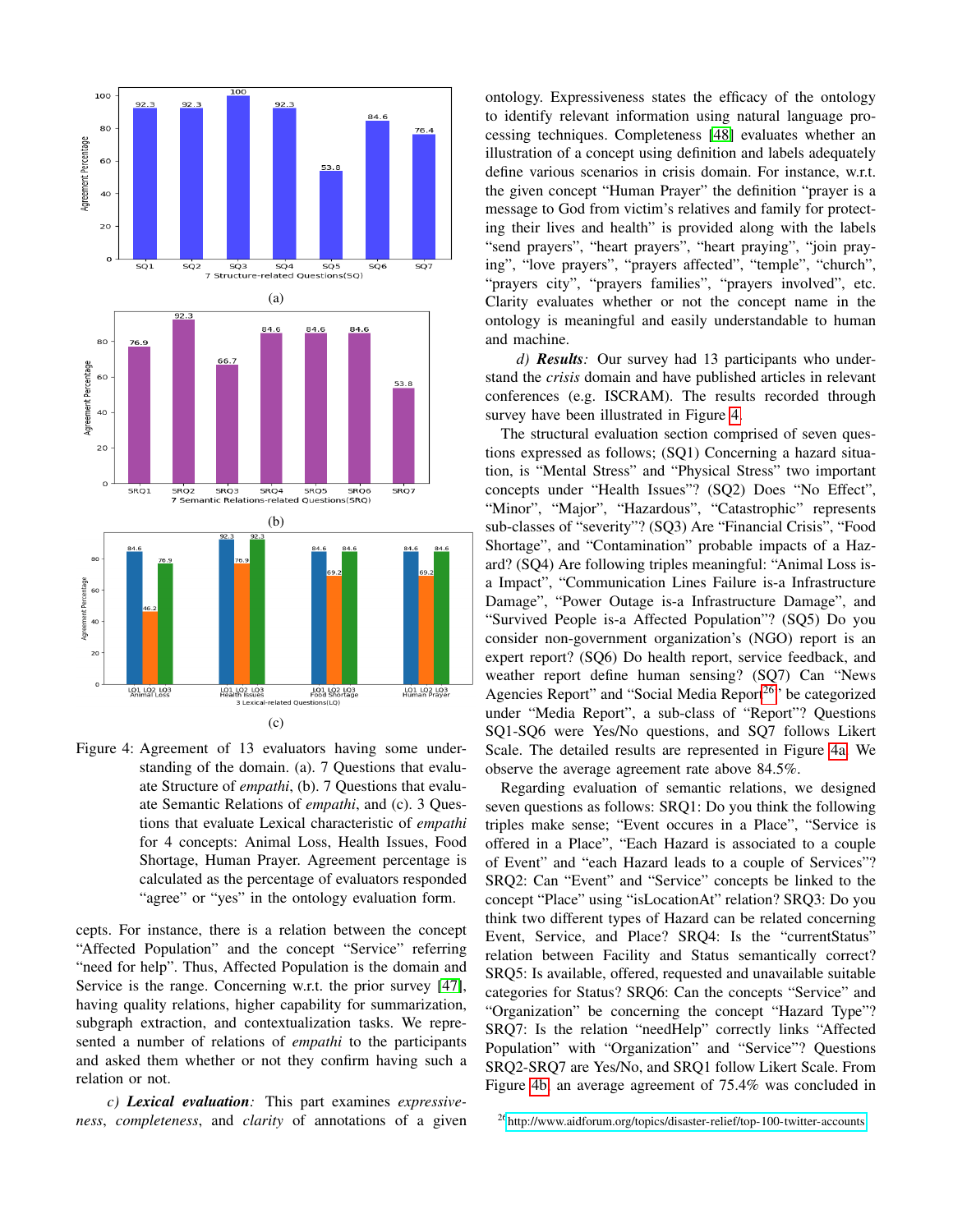confirming above facts.

The lexical evaluation of *empathi* was performed by representing definition and synonyms (or labels) describing each concept and asking participants to respond the following questions; (LQ1) Do labels appropriately represent the concept? (LQ2) Are labels complete? (LQ3) Are definitions and labels enough clear? Figure [4c](#page-6-0) shows the results with the total agreement rate 78.8%. From Figure 4c, we see LQ2, SR7, and SQ5 to have a low agreement, however, the ontology will be improved with additional emerging concepts and relations extracted from social media content.

### VII. RELATED WORK

<span id="page-7-0"></span>The aftermath of the disaster causes agencies/organization to structure a plan for the thoughtful recovery of the area. An opportunity to hasten this process is a need for a knowledge structure containing concepts, constraints, and links that provide before-hand information for disaster preparedness and act. In [\[49\]](#page-8-48), the author designed a process model of the aftermath of the disasters using the Petri-Net containing inter-linked concepts for efficiency after-disaster execution and adaptation. Furthermore, the cost associated with the recovery of an area urges the need to have a structured source of events, concepts, and relations that define a distressing incident. In [\[50\]](#page-8-49), the author defines the utility of an ontology providing seismic risk definition, prediction, and management to reduce damages. There is a recent study on crowdsourced emergency event detection in [\[51\]](#page-8-50). There, the authors propose the utilization of emerging knowledge from text using concepts and temporal information for events. In a recent work on crisis management [\[52\]](#page-8-51), there has been a development of a suite of tools which can leverage our ontology for context-aware response generation. CrowdGeoKG [\[53\]](#page-8-52) is a framework using the entities in the OpenStreetMap and is enriched by Wikidata.

Events mainly characterize a disaster scenario, and it is essential to understand what is happening in an emergency situation. In [\[54\]](#page-8-53), a given user can utilize GPS data to create a simulation model for predicting human mobility. We assume that identification of core disaster domain-specific concepts can help in annotating the GPS data similar to OpenStreetMap [\[55\]](#page-8-54). In 2012, Hurrican Sandy brought in towering traffic on social sensing sites urging the need of an information filtering mechanism for assisting crisis coordination. A psycholinguistic driven domain-dependent lexicon was created in [\[56\]](#page-8-55) for assistive crisis response. Moreover, tweets on Hurricane Sandy 2012 identified "power blackout" as one of the implications of the disaster. To identify its associated repercussions, one need a structured domain-model. For instance, crashing out of power affected the medical facility. Hence, there is a need for an ontology to bridge the facilities in emergency situation [\[39\]](#page-8-42). In [\[57\]](#page-8-56), the author created a twitter stream of deceptive and peripheral messages using a knowledge source assisting Public Information Officers (PIOs) to make conscious decisions in an emergency situation.

Table 1 motivates creating *empathi*. Prior ontologies related to crisis management and situational awareness fails to provide structural, lexical and relational benefits needed for extracting situation-specific information extraction from social media content [\[47\]](#page-8-46). It is either because these ontologies are diverse in their subject areas or are incomplete concerning referencing, documentation, and expressibility. On analyzing these state-of-the-art vocabularies, we identified subject areas, vocabularies concerning each subject area and used OWL to provide a formal representation. Since ontologies can be domain-specific (crisis domain) or generic (e.g., FOAF), we incorporate concepts relevant in addressing various issues in crisis management. For instance, Location concept was taken from Geonames and iContact, crisis-related concepts from HXL and MOAC. Hence, we addressed all the queries raised in [\[3\]](#page-8-12). Human social communication during an emergency event provides real-time insight into various domains such as facility, events, impact, report, surveillance, organization involved and activities carried out during and after the hazard. Extracting actionable information from active social channels is challenging because of 2 reasons: (1) absence of an ontology that map multiple concepts, (2) completeness and expressiveness of the ontology. We provide a utility based case-study (section [V\)](#page-5-4) where we used our *empathi* ontology for mapping 53M tweets to any concepts of our ontology. Mapping of social media content to ontology concepts will improve classification and summarization task using state-ofthe-art natural language processing and learning techniques.

#### VIII. CONCLUSION AND FUTURE WORK

We designed *empathi* ontology as a domain archetype that aids crisis management, hazard situational awareness and events during emergency scenarios. In our study, we demonstrated the prowess of ontology by its integration with relevant and state-of-the-art crisis vocabularies. Moreover, its efficacy was assessed through appropriate evaluation of its quality across three dominant criteria: structure, lexical and semantic relations using the human judge. Furthermore, we illustrated its effectiveness concerning social media domain by linking tweet content to ontology concepts. The ontology has been created using semantic web language (OWL) and links to FOAF, SIOC, DC-terms, and LODE. We aim to extend the ontology in following directions: 1) introduce Internet of Things (IoT) for disaster management, 2) improve the ontology with quality tools as recommended by the PerfectO methodology<sup>[27](#page-7-1)</sup>, and 3) disseminate more the ontologies on ontology catalogs such as Linked Open Vocabularies (LOV) and LOV4IoT. LOV4IoT could be refined and extended to support the environment domain with various use cases such as flooding, fire, earthquake, and tsunami.

#### ACKNOWLEDGMENT

We are thankful to responders in providing their unbiased evaluation for ontology quality assessment. We acknowledge support from the National Science Foundation (NSF) award EAR 1520870: Hazards SEES: Social and Physical Sensing Enabled Decision Support for Disaster Management and Response. Any opinions, findings, and conclusions/recommendations expressed in this material are those of the author(s) and do not necessarily reflect the views of the NSF.

<span id="page-7-1"></span><sup>27</sup><http://perfectsemanticweb.appspot.com/?p=ontologyValidation>